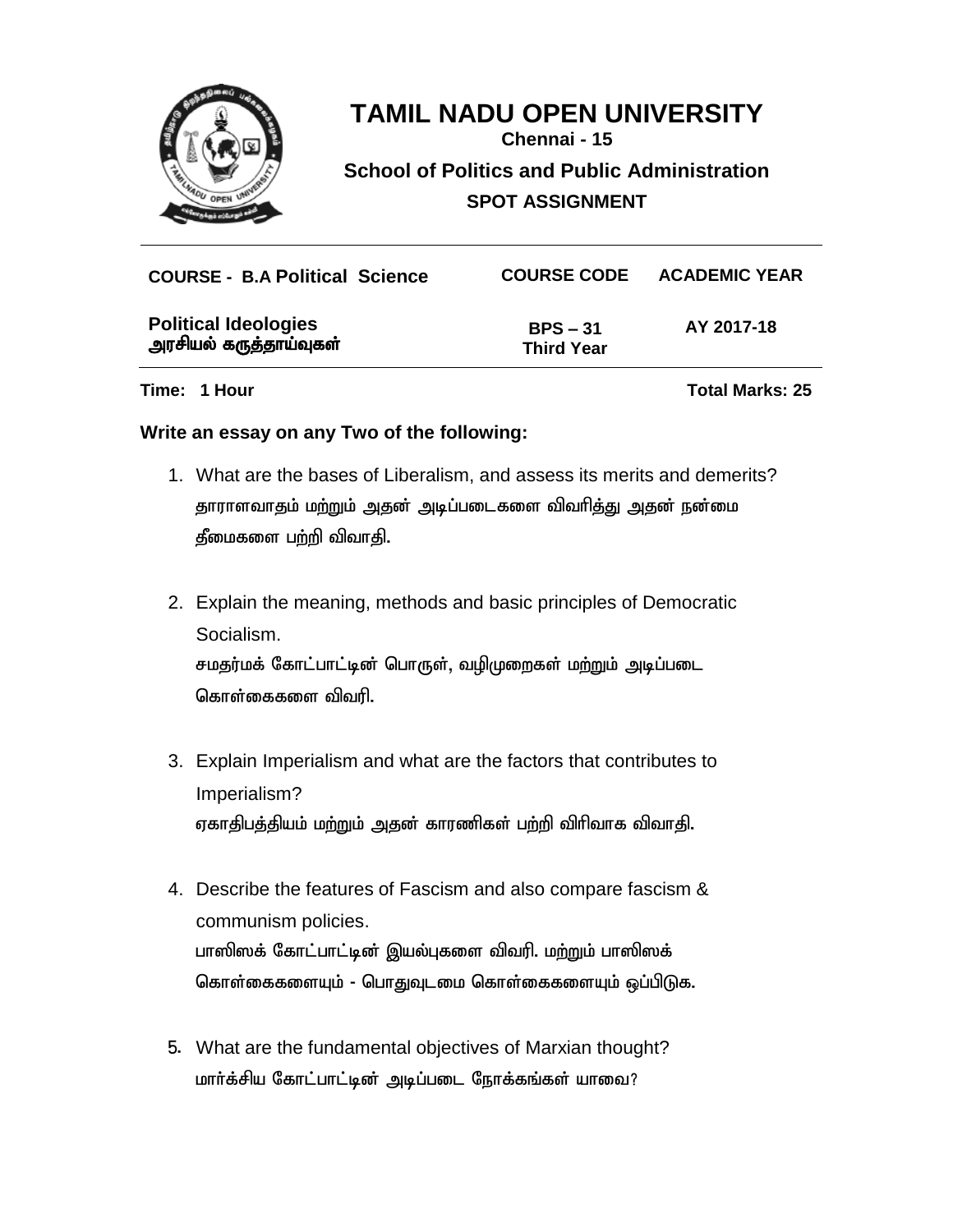

**Chennai - 15**

**School of Politics and Public Administration**

**SPOT ASSIGNMENT**

| <b>COURSE - B.A Political Science</b>                    | <b>COURSE CODE</b>              | <b>ACADEMIC YEAR</b> |  |  |
|----------------------------------------------------------|---------------------------------|----------------------|--|--|
| <b>Asian Political Systems</b><br>ஆசிய அரசியல் முறைமைகள் | $BPS - 32$<br><b>Third Year</b> | AY 2017-18           |  |  |
| Time: 1 Hour                                             | <b>Total Marks: 25</b>          |                      |  |  |
| Write an essay on any Two of the following:              |                                 |                      |  |  |

- 1. Define about the charactersties of the political system. அரசியல் முறைமையின் இயல்புகளை விவரி.
- 2. Discuss the powers and functions of the Lok Sabha. மக்களவையின் அதிகாரம் மற்றும் செயல்பாடுகள் யாவை?
- 3. Describe the composition, working and the functions of the National People's Congress. தேசிய மக்கள் காங்கிரசின் அமைப்பு மற்றும் பணியினை விவரி.
- 4. Critically analyses the working of the Japanese cabinet. <u>ஜ</u>ப்பானிய அமைச்சர் குழுவின் செயல்பாடு பற்றி திறனாய்வு செய்க.
- 5. Discuss the federal structure and the executive in Malaysian system. மலேசியாவின் கூட்டாட்சி அமைப்பு மற்றும் நிர்வாகம் பற்றி விவரி.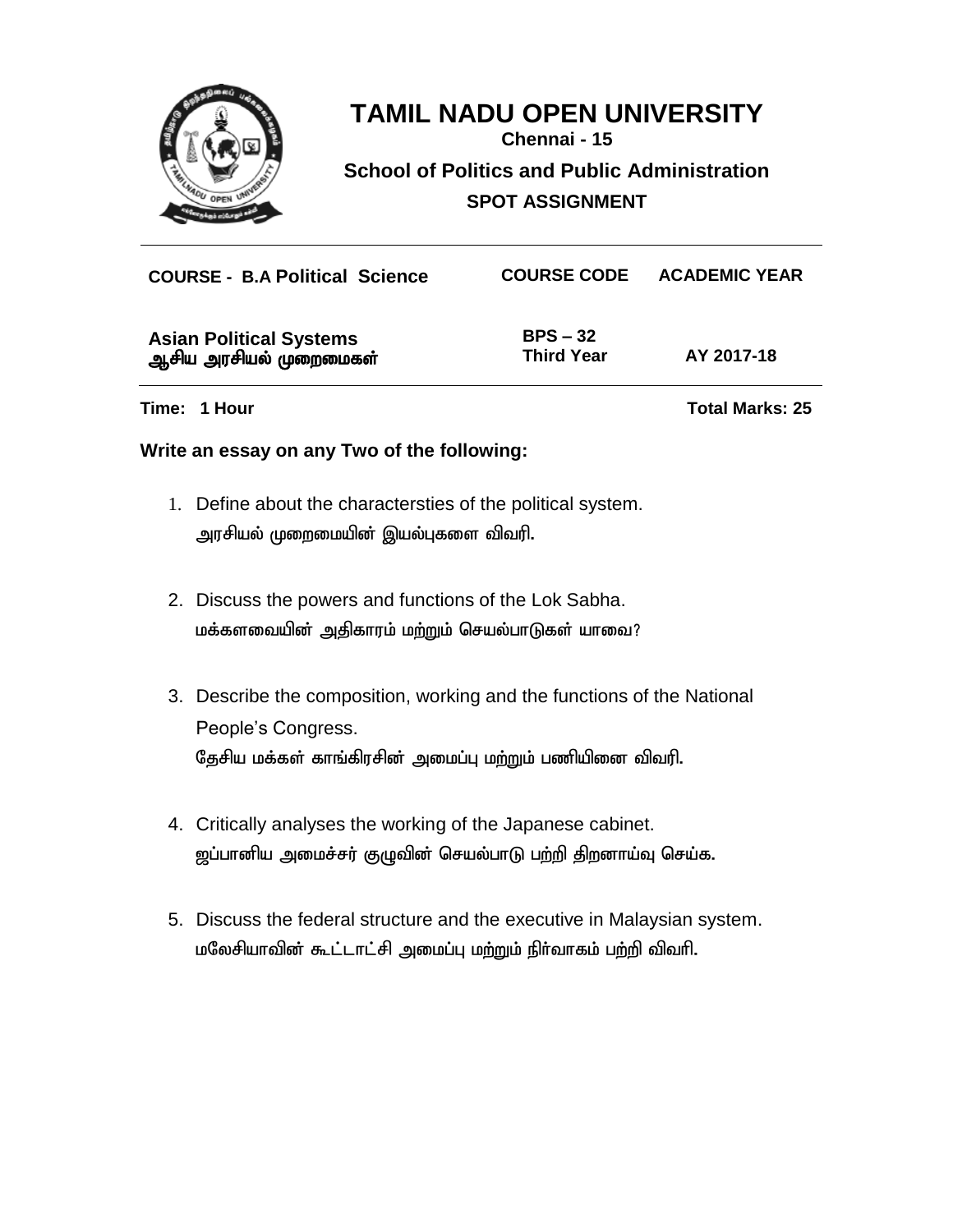

**Chennai - 15**

**School of Politics and Public Administration SPOT ASSIGNMENT**

| <b>COURSE - B.A Political Science</b>                | <b>COURSE CODE</b>              | <b>ACADEMIC YEAR</b>   |
|------------------------------------------------------|---------------------------------|------------------------|
| <b>Indian Administration</b><br>இந்தியப் பொருளாதாரம் | $BPS - 33$<br><b>Third Year</b> | AY 2017-18             |
| Time: 1 Hour                                         |                                 | <b>Total Marks: 25</b> |

#### **Write an essay on any Two of the following:**

- 1. Describe the Indian federalism. இந்திய கூட்டாட்சி முறை பற்றி விவரி.
- 2. Explain the position, powers and functions of the President of India. இந்திய குடியரசுத் தலைவரின் நிலை, அதிகாரங்கள் மற்றும் பணிகளை விவரி.
- 3. Discuss the system of recruitment to the All India Services. அகில இந்தியப் பணிகளுக்கு ஆள்சேர்ப்பு முறையினை விவரிக்க.
- 4. Write an essay on the powers and functions of the Governor. ஆளுநரின் அதிகாரம் மற்றும் செயல்பாடுகளை விவரி.
- 5. Explain the impact of information technology on administration. நிர்வாகத்தில் தகவல் தொழில்நுட்பத்தின் தாக்கத்தினை விவரி.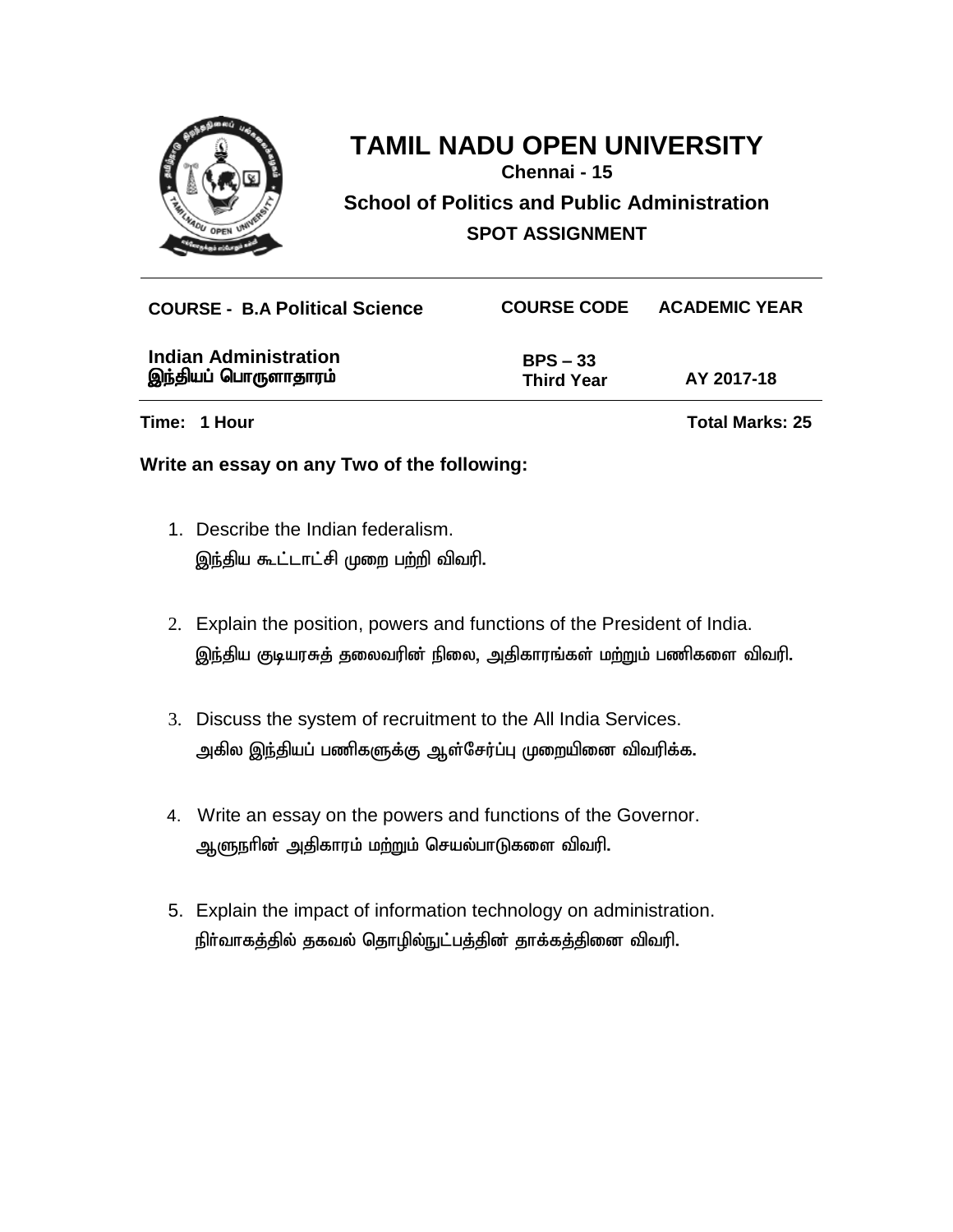

**Chennai - 15**

**School of Politics and Public Administration**

**SPOT ASSIGNMENT**

| <b>COURSE - B.A Political Science</b>                    | <b>COURSE CODE</b>              | <b>ACADEMIC YEAR</b> |
|----------------------------------------------------------|---------------------------------|----------------------|
| India in World Affairs<br>இந்தியாவும் உலக விவாகாரங்களும் | $BPS - 34$<br><b>Third Year</b> | AY 2017-18           |

**Time: 1 Hour Total Marks: 25**

#### **Write an essay on any Two of the following:**

1. Discuss about national interest and national power.

தேசிய நலன் மற்றும் தேசிய சக்தி - விவாதி.

2. What is non – alignment? Evaluate the methods and procedures in creating India's foreign policy?

கூட்டுச்சேரா கொள்கை என்றால் என்ன? இந்திய வெளிநாட்டுக் கொள்கை உருவாக்குவதன் வழிமுறைகள் மற்றும் செயல்முறைகளை மதிப்பீடுக.

3. Write an essay about India's relations with Russia during the Cold War period.

பனிபோர் காலத்தின் இந்திய - ரஷ்யா உறவு பற்றி விரிவாக எழுதுக..

4. Write a brief note on confidence building measures between India and Pakistan.

இந்தியா - பாக்கிஸ்தான் இடையே நம்பிக்கை வளர்க்கும் அம்சங்கள் பற்றி விவரி.

5. Explain the importance of SAARC and its role in the region.

சார்க் அமைப்பின் முக்கியதும் மற்றும் அதன் பங்கினை விவரி.